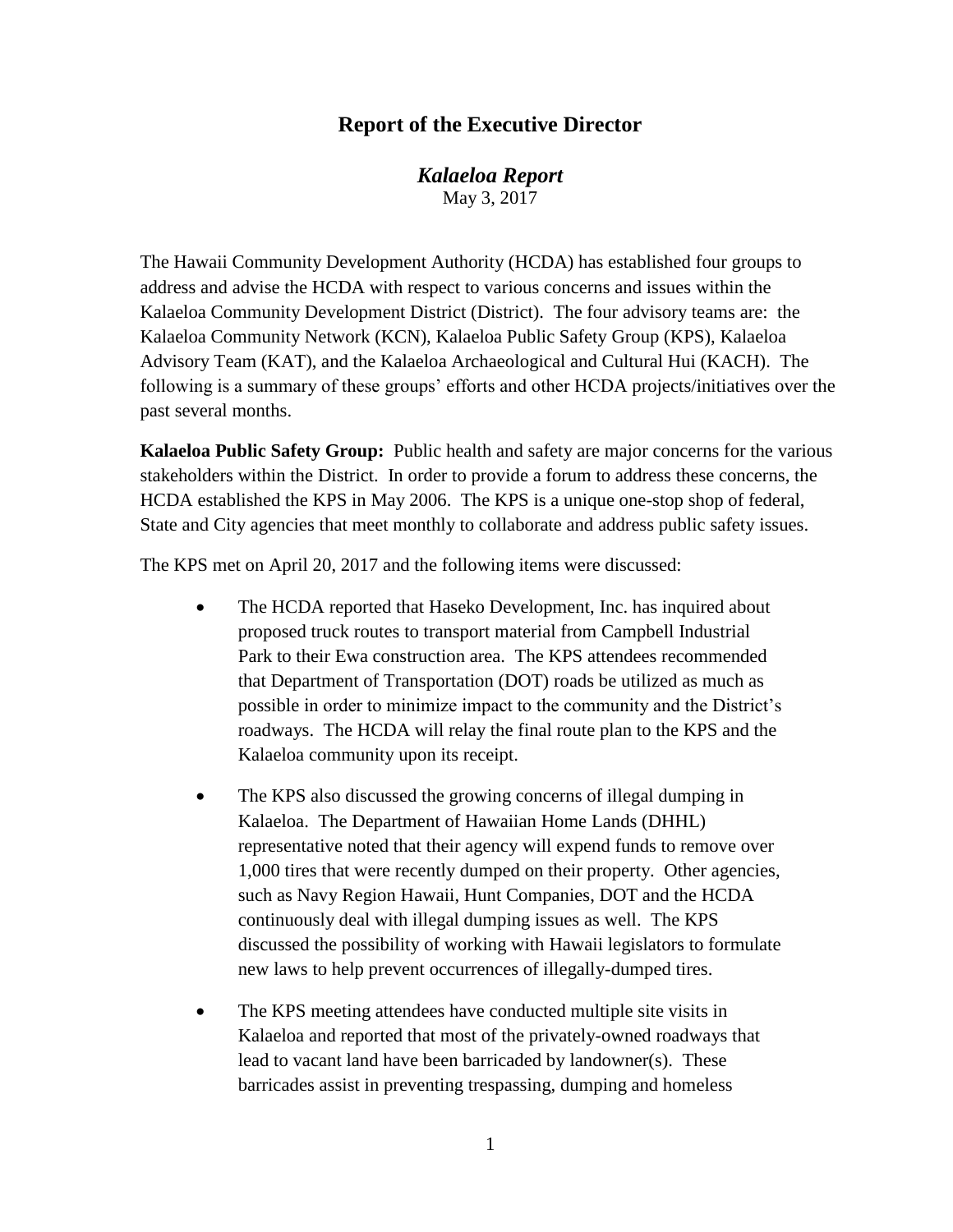encampments. However, it was recommended that a few of the barricades could be moved closer to the roadway entrance. The Honolulu Fire Department representative noted that they prefer the installation of cattle gates with a knox box key system to secure private roadway entrances.

• The City and County of Honolulu, Department of Parks and Recreation (Parks) reported that they continue to work with the Base Realignment and Closure (BRAC) team to finalize conveyance of their Kalaeloa land parcels.

The Parks representative also noted that the 2016 Kalaeloa campgrounds improvements, including the installation of coral rock boulders and a cattle gate at the entrance, continue to work effectively to enhance public health and safety.

The KPS has held meeting monthly since its inception in 2006. The attendees determined that holding future meetings on a bimonthly (every other month) basis may be appropriate. Therefore, the next KPS meeting will be held on Thursday, June 15, 2017.

## **Kalaeloa Assessments FY2016-2017:**

The Kalaeloa Assessments for FY 2016-2017 have been paid-in-full.

| Landowner                               | Number of<br>Acres July 1, | Proportionate<br>Share-to-Date | Assessment<br>FY 2016-17 |                              |                 |
|-----------------------------------------|----------------------------|--------------------------------|--------------------------|------------------------------|-----------------|
|                                         | 2016                       |                                |                          | <b>PAYMENT STATUS</b>        | <b>AMOUNT</b>   |
| City Board of Water Supply              | 20.029                     | 1.63%                          | S<br>3,268.66            | PAID IN FULL SEPT 2016       | 3,268.66<br>S   |
| Eagle River Investors                   | 10.000                     | 1%                             | 1,631.96<br>S            | PAID IN FULL JUNE 2016       | 1,631.96<br>\$  |
| <b>Hunt Companies</b>                   | 539.752                    | 44%                            | 88,085.46<br>\$          | PAID IN FULL FEBRUARY 2017   | 88,085.46<br>S  |
| RP Kalaeloa Land Owner LLC              | 77.926                     | 6.36%                          | 12,717.22<br>S           | PAID IN FULL JULY 2016       | 12,717.22<br>\$ |
| State Department of Hawaiian Home Lands | 545.285                    | 44.49%                         | 88,988.42<br>S           | PAID IN FULL AUGUST 24, 2016 | 88,988.42<br>\$ |
| State Hawaii Homeless Programs Office   | 13.549                     | 1.11%                          | 2,211.14<br>\$           | PAID IN FULL JULY 2016       | 2,211.14<br>s   |
| State Department of Education           | 14.458                     | 1.18%                          | 2,359.49<br>\$           | PAID IN FULL JULY 2016       | 2,359.49<br>\$  |
| University of Hawaii - HCC              | 4.520                      | 0.37%                          | 737.65<br><sub>S</sub>   | PAID IN FULL APRIL 2017      | 737.65<br>\$    |
| <b>TOTAL</b>                            | 1,225.519                  | 100%                           | 200,000.00<br>S          | TOTAL AS OF APRIL 19, 2017   | 200,000.00      |

Kalaeloa Assessments Status FY2017 - ANNUAL BUDGET \$200,000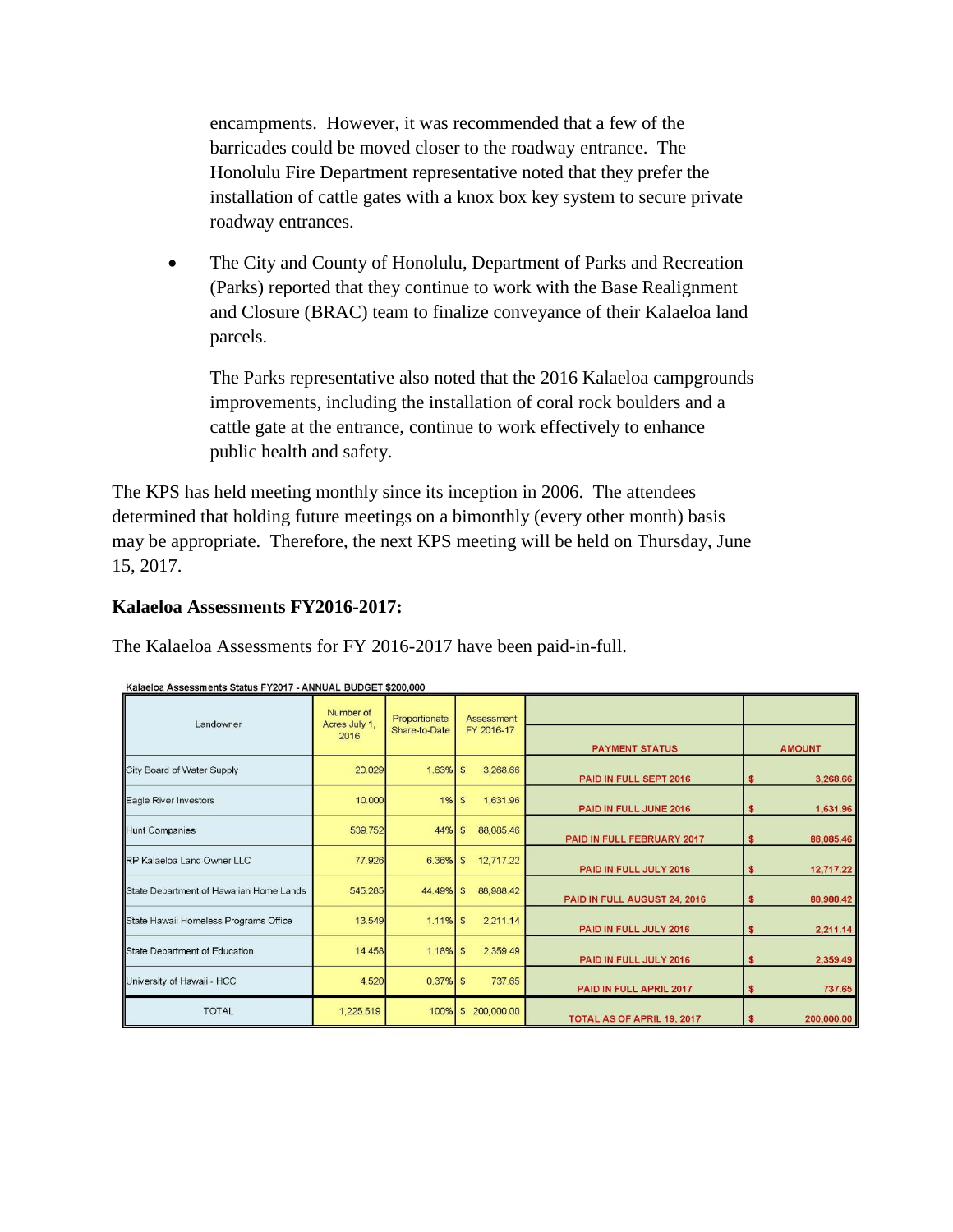## **Infrastructure Initiatives:**

On April 11, 2017, the HCDA held the *Kalaeloa Reliable Energy Industry Briefing* that was attended by approximately 70 local, national and international energy professionals. The goal of the briefing was to share the current conditions and challenges of Kalaeloa's electrical system and to garner input and interest from industry leaders.



Hawaiian blessing and teaching.



Aunty Kanani Kahana-Reid, The status of Kalaeloa's redevelopment and the findings found Kalaeloa cultural practitioner, in the report *Kalaeloa Energy System Redevelopment Options* opened the event with a *Including Advanced Microgrids* were shared during the event



Left to right: Department of Business, Economic Development and Tourism Director Luis Salaveria, HCDA Executive Director Jesse Souki and U.S. Navy Region Hawaii Commander Benjamin Leppard provided information and answered questions regarding Hawaii's energy goals, Kalaeloa's current electrical system, privatization, regulatory requirements and financing opportunities.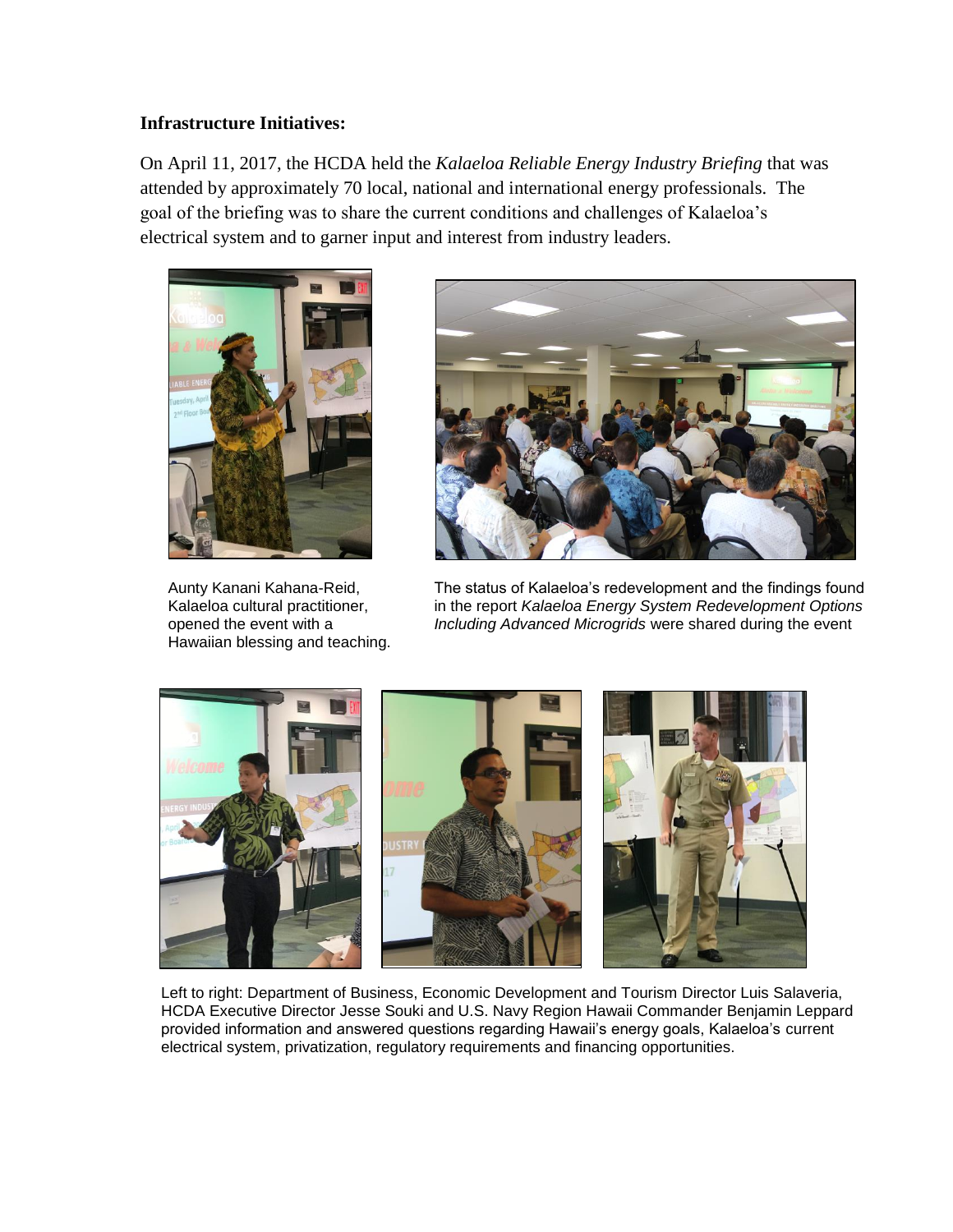On April 18, 2017, Senator Mike Gabbard, District 20, convened a meeting to discuss the Kalaeloa Enterprise Energy Corridor. The attending agencies included the HCDA and their electrical consultants, Hawaiian Electric Companies (HECO), DOT, City and County of Honolulu Department of Planning and Permitting (DPP), Federal Bureau of Investigation (FBI), General Services Administration and Chris Penrose (original developer of the FBI facility). A summary of the meeting include the following steps:

- 1) HECO approved the construction drawings relating to micro tunneling on April 13, 2017;
- 2) HCDA electrical consultants, Ronald N.S. Ho and Associates, Inc., will incorporate changes to the drawings as required by HECO. The revised drawings will be resubmitted to HECO for final review and approval to confirm that all required changes have been made;
- 3) The signed drawings will then be submitted to the DOT for review and approval;
- 4) After the DOT approves the drawings, they will be submitted to the City DPP for review and approval;
- 5) Concurrently, HCDA's contractor, Paul's Electrical Contracting, is preparing a cost proposal for added work relating to micro tunneling; and
- 6) The above approvals/actions are required before construction can commence.

## **Administrative Matters:**

- On April 4, 2017, staff met with the BRAC and the U.S. Fish and Wildlife (USFWS) representatives regarding the conveyance of the Northern and Southern Trap and Skeet Ranges. The next step is for the USFWS to provide their assessment and opinion regarding the *Akoko Conservation and Management Plan.*
- On April 6, 2017, staff met with Photonworks Engineering LLP, regarding the Kalaeloa Rentals Homes intent to install photovoltaic panels on their Kalaeloa townhome units.
- On April 17, 2017, staff held a teleconference with the Kauai Island Utility Cooperative (KIUC), a not-for-profit generation, transmission and distribution cooperative that serves approximately 33,000 electric customers on the island of Kauai. The KIUC representatives attended